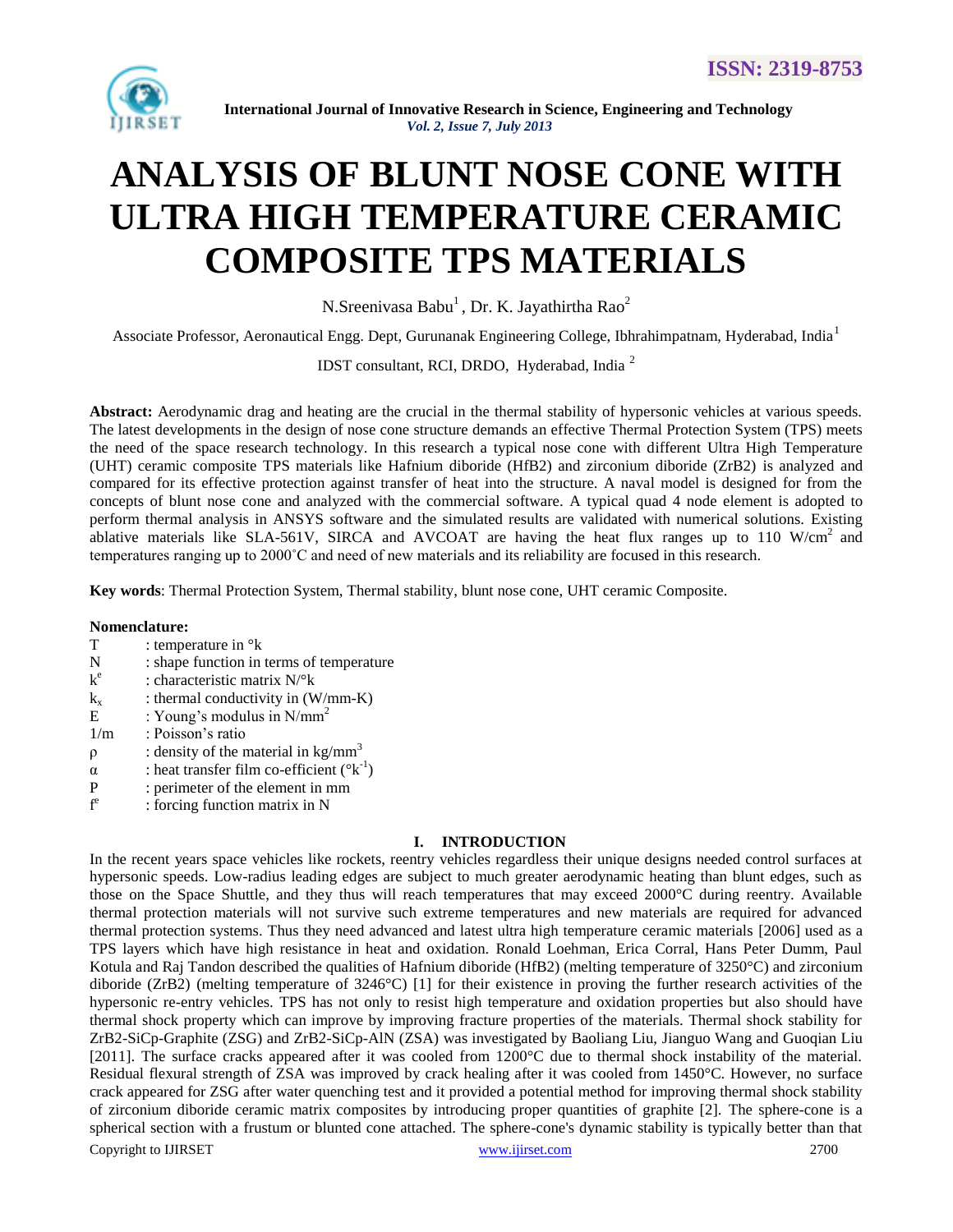

# **International Journal of Innovative Research in Science, Engineering and Technology**

*Vol. 2, Issue 7, July 2013*

of a spherical section. With a sufficiently small half angle and properly placed center of mass, a spherecone can provide aerodynamic stability from Keplerian entry to surface impact [2009]. The "half-angle" is the angle between the cone's axis of rotational symmetry and its outer surface, and thus half the angle made by the cone's surface edges. "SLA" in SLA-561V stands for "Super Light weight Ablator". SLA-561V is a proprietary ablative made by [Lockheed Martin](https://en.wikipedia.org/wiki/Lockheed_Martin) that has been used as the primary TPS material on all of the 70 degree sphere-cone entry vehicles sent by NASA to Mars. SLA-561V begins significant ablation at a heat flux of approximately 110 W/cm², but will fail for heat fluxes greater than 300 W/cm². The [Mars Science Laboratory](https://en.wikipedia.org/wiki/Mars_Science_Laboratory) (MSL) aero shell TPS is currently designed to withstand a peak heat flux of 234 W/cm². Phenolic Impregnated Carbon Ablator, Silicone Impregnated Reusable Ceramic Ablator (SIRCA), AVCOAT are also existed but the field demands for the new materials [3-4]. A typical design is adopted in evaluating the performance of blunt nose cone at hypersonic speeds with different materials and mode shapes also determined in acoustic nature considering the temperature effect on the surface [2013] for its feasibility for further studies [5]. Based on the same design a spherical blunt nose cone is chosen with TPS layer in the present analysis with two different ceramic materials.

## **II. PROBLEM DESCRIPTION AND METHODOLOGY**

The co-ordinates for the development of blunt cone profile is taken into consideration with respect to the tangency point and in which the basic size of the nose cone is given in key points as  $(11.55,0)$ ,  $(76,0)$ ,  $(76,37)$ ,  $(13.7833, 7.66)$ ,  $(10.95,$ 4.3), (76,38.5), (10.95,5.8), (9.75,4.3), (10.55,0). Base material for the nose cone is carbon epoxy and the TPS materials are Hafnium diboride (HfB2) and zirconium diboride (ZrB2) and their properties are as listed in Table: 1 [4] for performing the analysis. A layer of 1.5 mm is taken for the analysis purpose for each of the TPS material.

|                              | Carbon epoxy | Hafnium<br>diboride | diboride<br><i>Zirconium</i> |
|------------------------------|--------------|---------------------|------------------------------|
|                              | composite    | (HfB2)              | (ZrB2)                       |
| E(N/mm <sup>2</sup> )        | 1.81e5       | 0.75e5              | 4.2e <sub>5</sub>            |
| 1/m                          | 0.36         | 0.37                | 0.34                         |
| $\rho$ (kg/mm <sup>3</sup> ) | $1.7e-6$     | $10.5e-6$           | 6.085e-6                     |
| $\alpha$ ( $\mathrm{R}^{-1}$ | $2e-6$       | $7.6E-6$            | $8.3e-6$                     |
| $k$ (W/mm-K)                 | $7e-3$       | $62e-3$             | $70e-3$                      |

Table: I Material properties

## **III. FEM MODELING**

The FEM model is generated from the key points as furnished in the problem description. In the context of the model the actual model follows the steps of operations like from points to lines, lines to areas and free meshing methodologies available in the software. An axisymmetric model is chosen for the better approach to the solution as the time and data storage can be promisingly minimized with such model. The end boundary conditions are chosen based on the realistic nose cone structure of hypersonic vehicle and later thermal analysis is performed.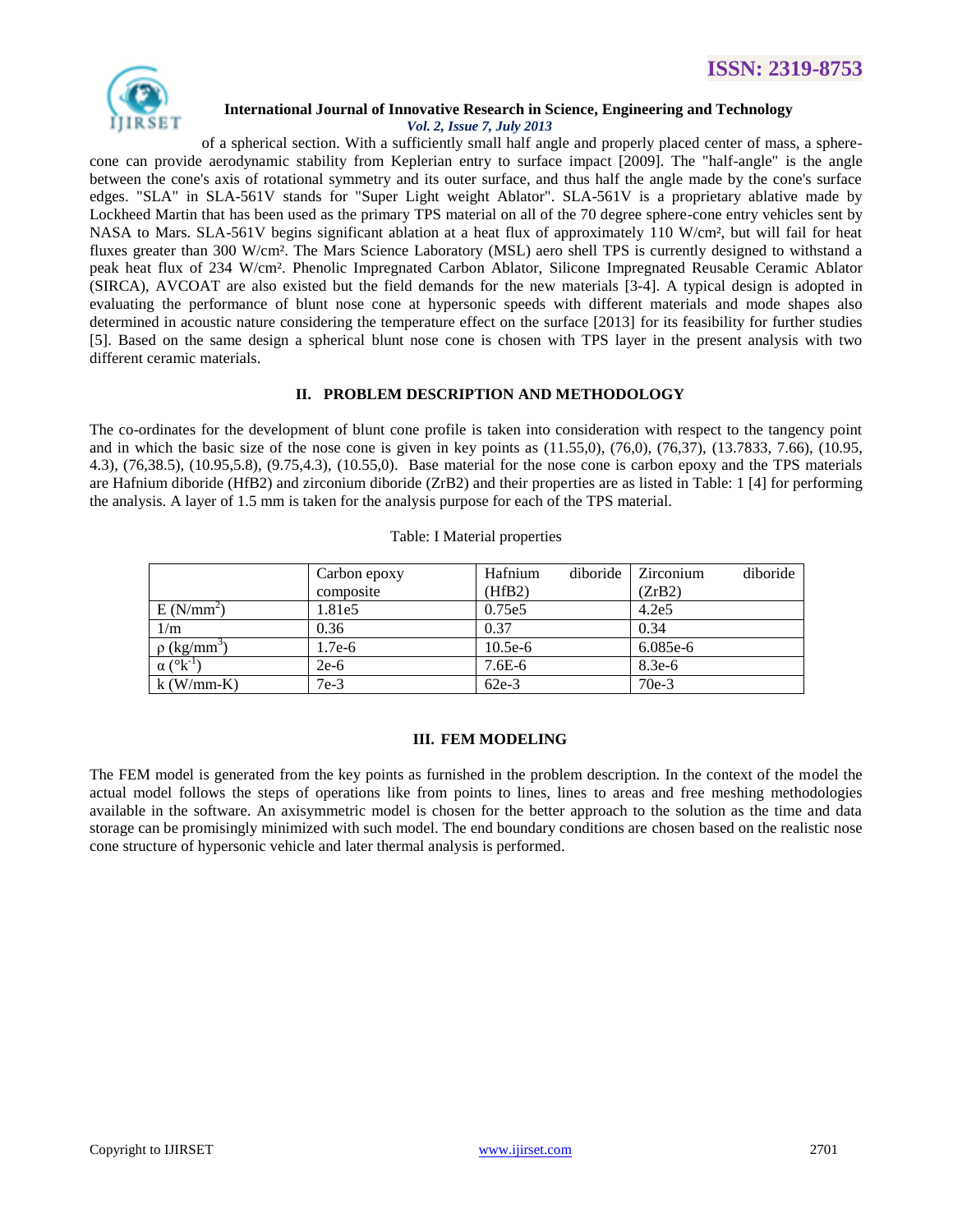

 **International Journal of Innovative Research in Science, Engineering and Technology** *Vol. 2, Issue 7, July 2013*



Fig. 1 A typical blunt nose cone 2D profile with TPS Layer

# **IV. MATHEMATICAL MODELING**

**V.**

A simple mathematical model is adopted for the validation of the actual conditions of the composite structure for its thermal analysis from the fundamentals of FEM procedures. A cantilever beam with two materials is an acceptable model to satisfy the problem. The governing equation for this condition with an isotropic body with temperature-dependent heat transfer has the form of global equations for the domain can be assembled using connectivity information. Shape functions *Ni* are used for interpolation of temperature inside a finite element as per equation (1) is given by[6]

$$
T(x) = N_1(x)T_1 + N_2(x)T_2
$$

(1)

Where  $T(x)$  is the temperature at the required position, N1 and N2 are the shape functions which will be defined in terms of temperature, T1 and T2 are the temperatures at that locations. To simplify the above equation in mathematics, evaluate the shape functions as per equation (2) is given by

$$
N_1 = 1 - \frac{x}{L}
$$
 and  $N_2 = \frac{x}{L}$  (2)

Where L is the length of the element and x is the distance from the reference point. Finally the conduction and convection problem solution may also can be taken the form as,

$$
\begin{bmatrix} k^{(e)} \end{bmatrix} = \frac{k_x A}{L} \begin{bmatrix} 1 & -1 \\ -1 & 1 \end{bmatrix} + \frac{hPL}{6} \begin{bmatrix} 2 & 1 \\ 1 & 2 \end{bmatrix}
$$
 (3)

The forcing function can be written as

$$
\{f_{h}^{(e)}\} = hPT_{a} \begin{Bmatrix} \int_{0}^{1} N_{1} dx \\ 0 \\ \int_{0}^{1} N_{2} dx \end{Bmatrix} = \frac{hPT_{a}L}{2} \begin{Bmatrix} 1 \\ 1 \end{Bmatrix}
$$
\n(4)

and finally the problem solution can takes the form  $\{k\}$ {T} = {f} (5)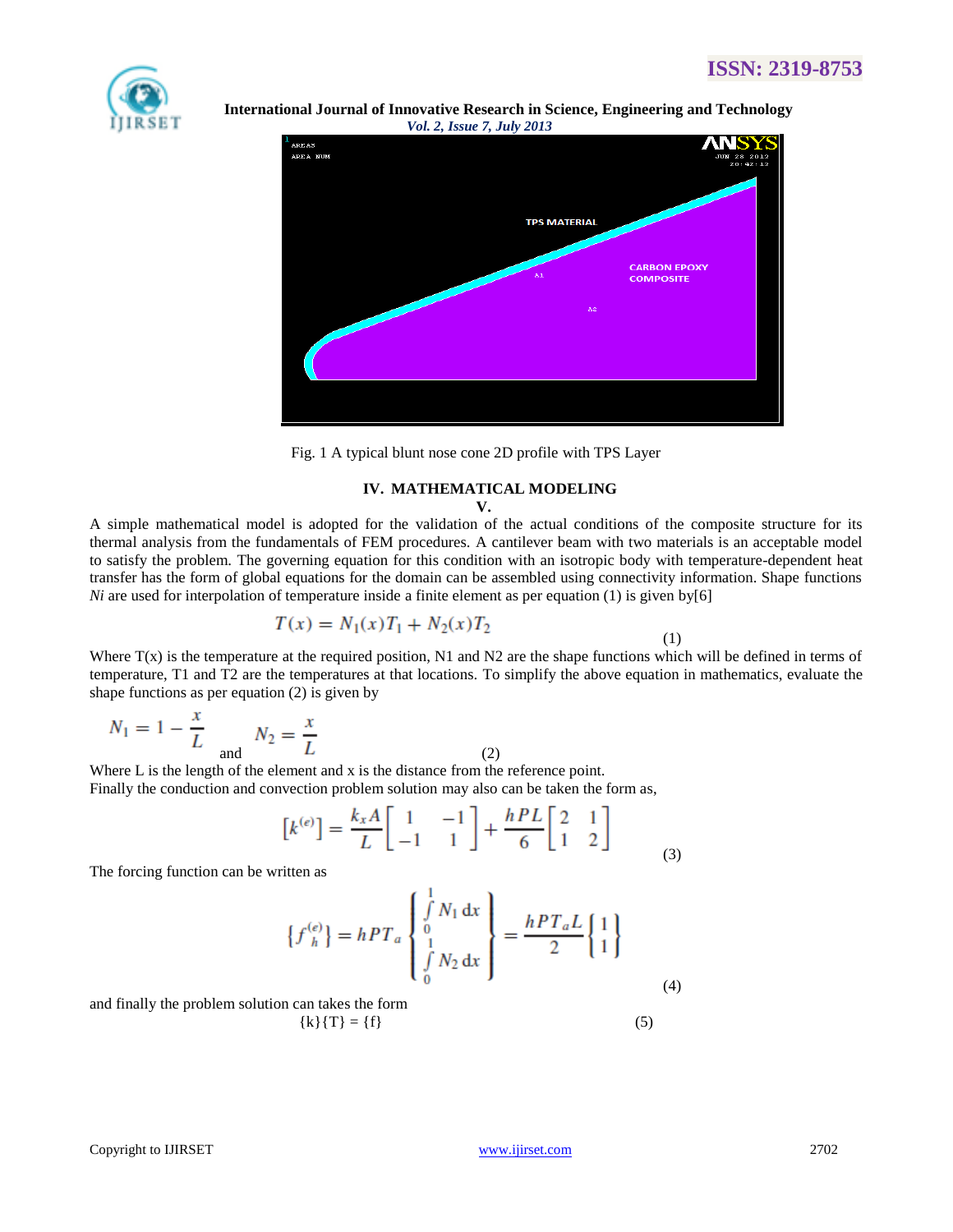

#### **VI. RESULTS AND DISCUSSIONS**

A 2D model is analyzed for its steady state heat transfer analysis by using Newton Raphson model at Mach number 10 for hypersonic environment and the surface temperature is taken as 2478°k and boundary temperature of 298°k [3]. A total number of 1157 elements are taken for its final solution convergence.



Fig. 2 Node 989,1050 & 1121 locations



Fig. 3 Temperature distributions for HfB2 material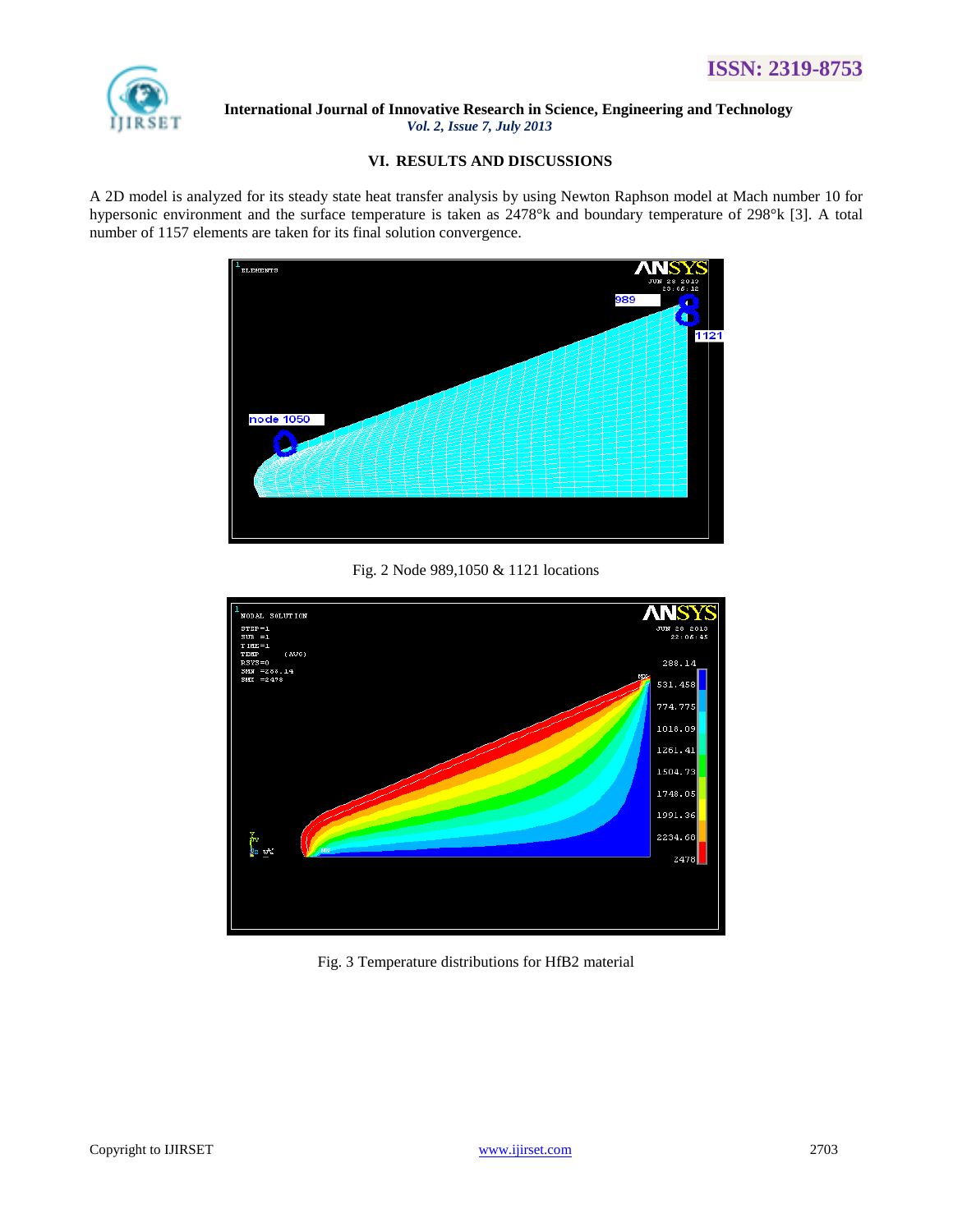



Fig. 4 Temperature distributions for ZrB2 material

|  | Table II HfB2 material results |  |
|--|--------------------------------|--|
|  |                                |  |

| At Node numbers | Temperature in $\mathrm{K}$ | Thermal gradient<br>$(^{\circ}k/mm)$ | Thermal Flux $(W/mm2)$ |
|-----------------|-----------------------------|--------------------------------------|------------------------|
| 1050            | 2478                        | $-10.755$                            | 0.627                  |
| 121             | 1196.36                     | $-250.790$                           | 4.496                  |
| 989             | 2411.58                     | $-81.905$                            | $-2.141$               |

## Table III ZrB2 material results

| At Node numbers | Temperature in $\mathrm{K}$ | Thermal gradient<br>$(^{\circ}k/mm)$ | Thermal Flux $(W/mm^2)$ |
|-----------------|-----------------------------|--------------------------------------|-------------------------|
| 1050            | 2478                        | $-7.438$                             | 0.6258                  |
| 1121            | 2478                        | $-0.0021$                            | $-0.0018$               |
| 989             | 2478                        | 0.0055                               | $-0.000315$             |

The node numbers are chosen for mathematical solutions at 1050, 989 and 1121 at the radii of the nose cone 5 mm, 37mm and 38.5 mm respectively and the solutions were compared.

## Table IV Validations of Results

| At Node numbers | HfB <sub>2</sub> material |              | ZrB <sub>2</sub> material     |              |  |
|-----------------|---------------------------|--------------|-------------------------------|--------------|--|
|                 |                           |              |                               |              |  |
|                 | Simulated                 | Mathematical | Simulated results             | Mathematical |  |
|                 | results                   | solutions    | Temperature in <sup>o</sup> K | solutions    |  |
|                 | Temperature in            |              |                               |              |  |
|                 | $\mathcal{C}$ K           |              |                               |              |  |
| 1050            | 2478                      | 2432.9       | 2478                          | 2432.9       |  |
| 1121            | 1196.36                   | 1208.1       | 2478                          | 1208.1       |  |
| 989             | 2411.58                   | 2398.89      | 2478                          | 2398.89      |  |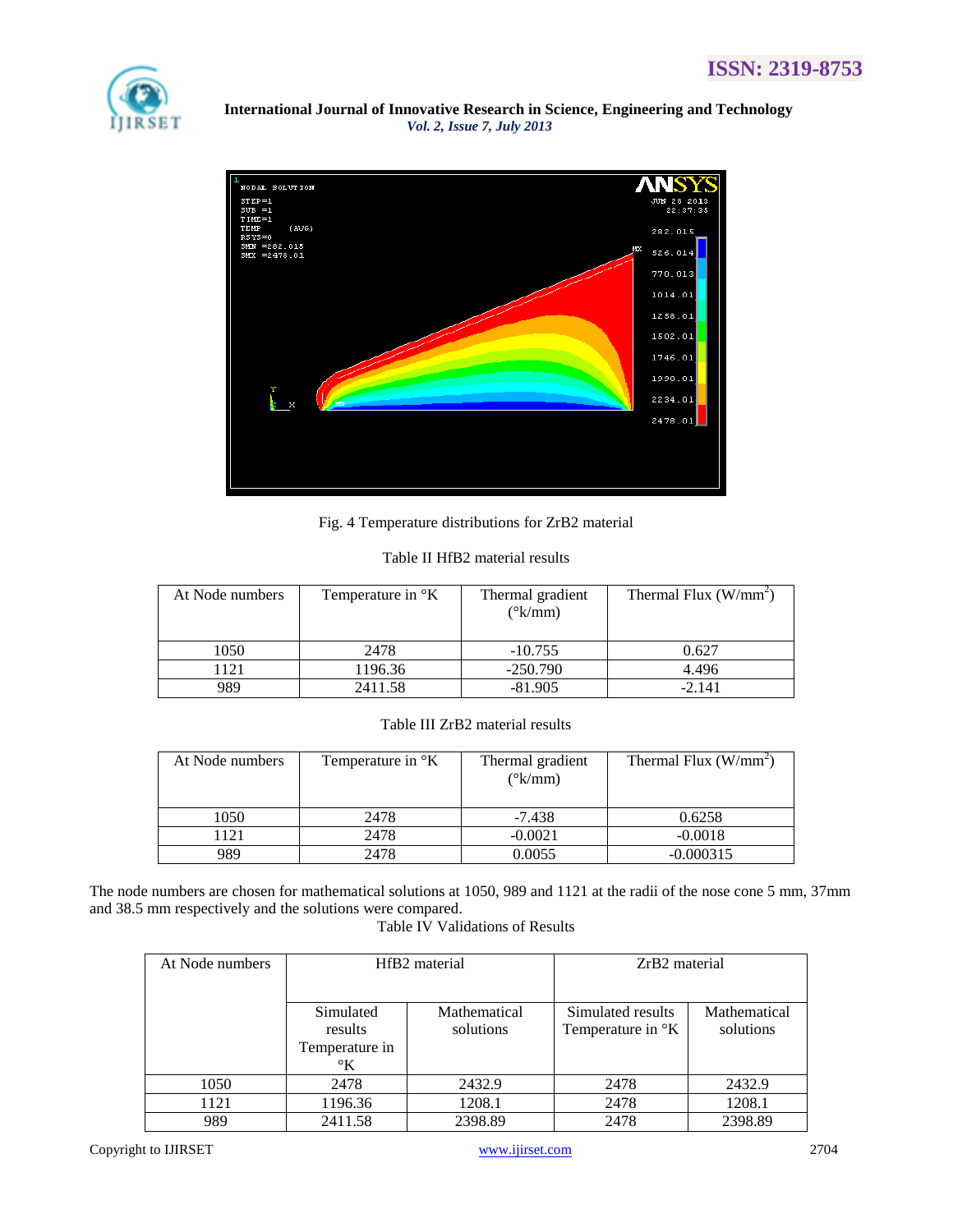



Graph. 1 Temperature distribution at nodes



Graph. 2 Thermal gradient distribution at nodes